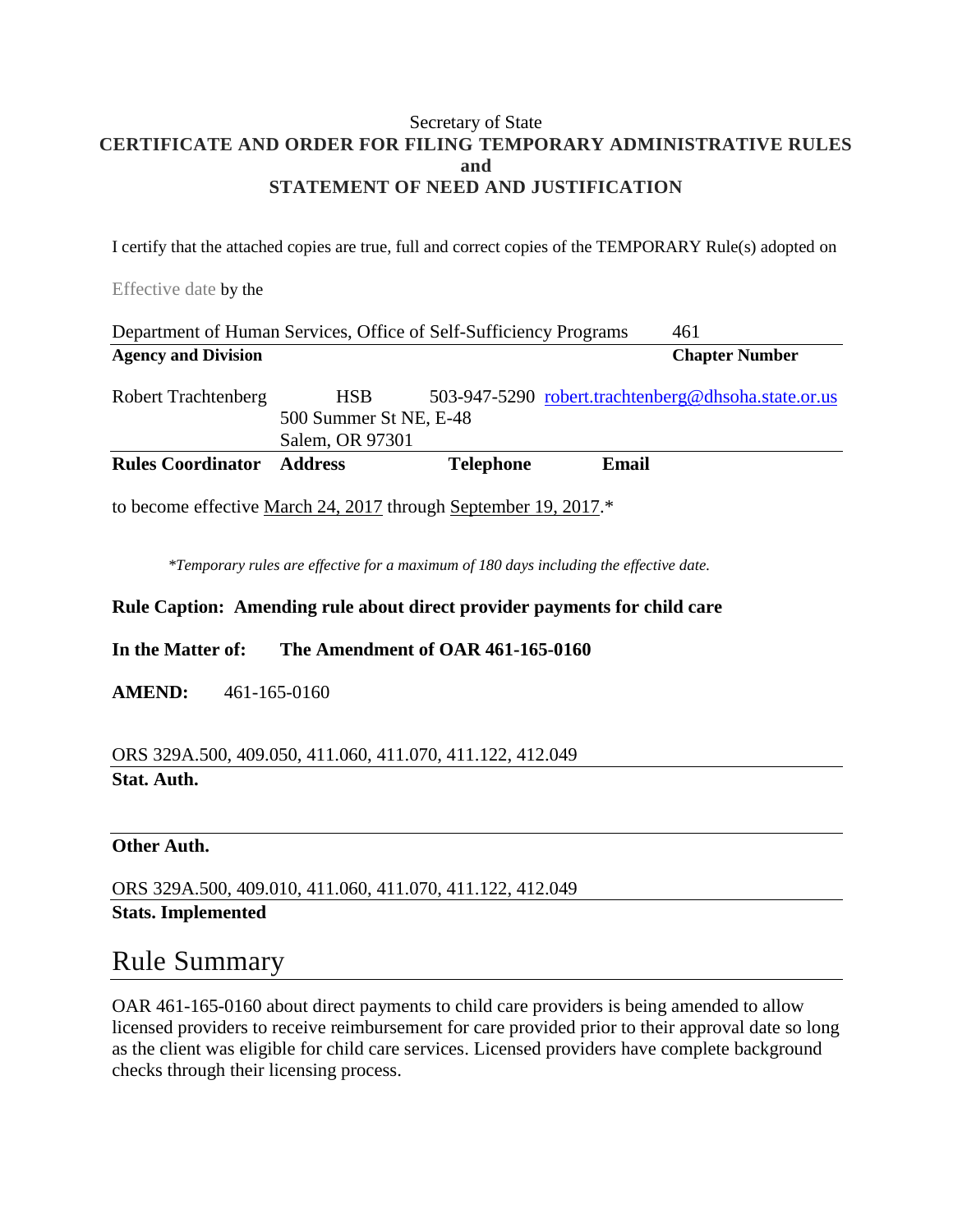The rule text showing the changes is available at [http://www.dhs.state.or.us/policy/selfsufficiency/ar\\_temporary.htm.](http://www.dhs.state.or.us/policy/selfsufficiency/ar_temporary.htm)

## Need for the Rules

OAR 461-165-0160 needs to be amended to increase the supply of eligible child care providers by allowing providers who have already passed a background check to qualify sooner to serve Department clients.

# Documents Relied Upon

None

## Justification of Temporary Rules

The Department finds that failure to act promptly by amending OAR 461-165-0160 will result in serious prejudice to the public interest, the Department, licensed child care providers, and subsidy families. The Department needs to proceed by temporary rule because the number of providers listed with the Department or willing to accept subsidy families has been dropping, meaning care is not available for families who need it to continue to work, which has an immediate effect on client self-sufficiency.